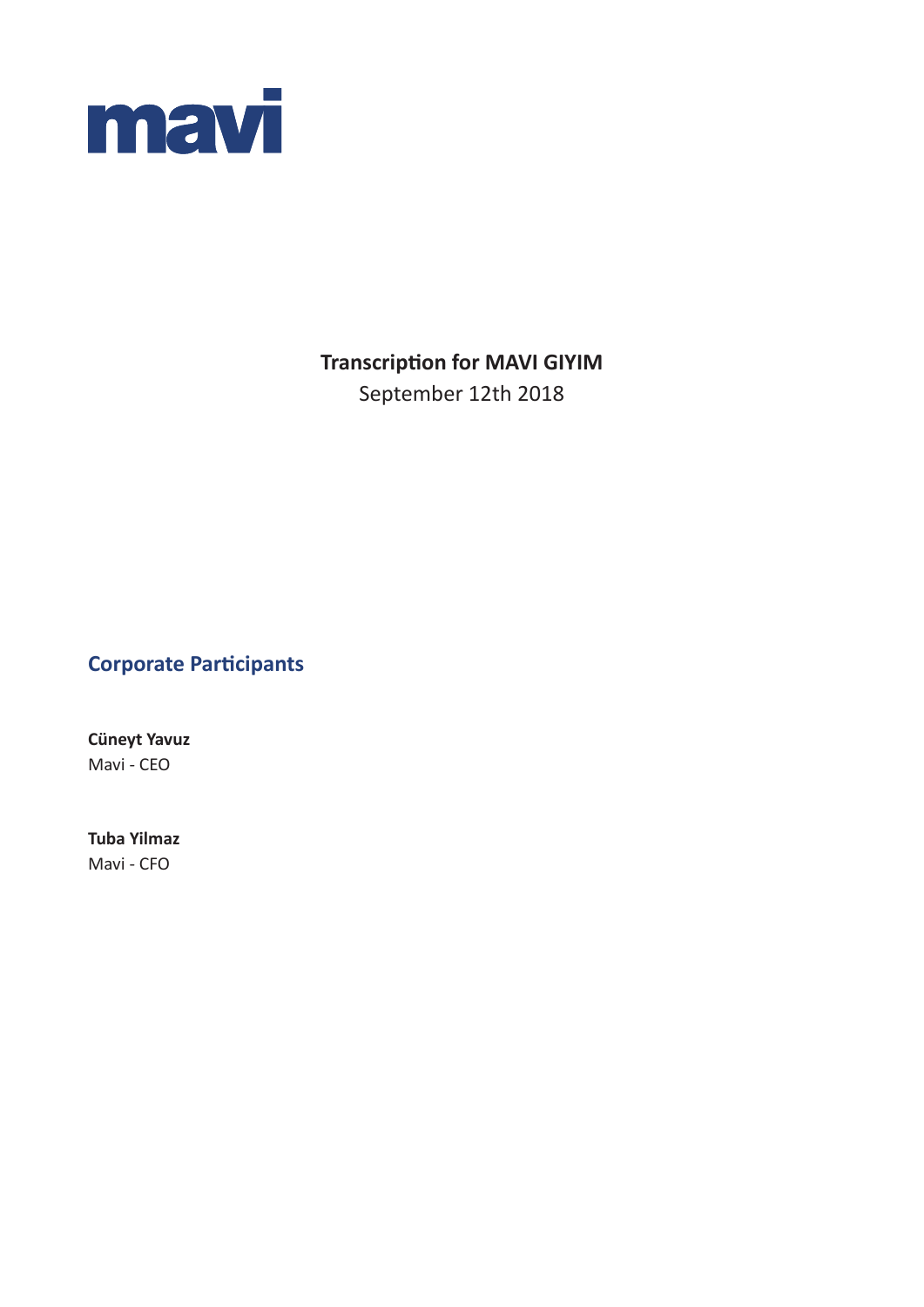

## **Presentation**

#### **Operator**

Ladies and gentlemen, welcome to Mavi First Half 2018 Results conference call and webcast. I will now hand you over to your host, Cüneyt Yavuz, CEO and Tuba Yilmaz, CFO. Dear speakers, please go ahead.

### **Cüneyt Yavuz**

Thank you. Welcome to our conference call for the financial results of the first half of 2018. The results reflect the performance of our spring/summer 2018 season, which is from February 1st to July 31st 2018. I will be taking you through our operational and financial results for the period and we will share some insights on the current trends in our operating environment. We have updated our expectations for the financial year 2018. I am glad to share an upward version with you, despite the current macroeconomic challenges we are facing. I will be happy to answer any questions you may have at the end of our call.

Let's move onto slide two and I will take you through the key highlights. In the first half of 2018, our consolidated revenue grew by 28% to TL 1.062 billion. Our EBITDA grew by 39% to TL 156 million, resulting in a 14.7% EBITDA margin, delivering 120 basis points improvement compared to the same period of last year. Coupled with strong top line and EBITDA growth, our net profit also grew by 48%, and reached TL 53 million. Store rollout continued slower this year due to higher efficiency considerations. We opened net seven new stores in Turkey and one in Russia to reach a total of 428 mono-brand stores globally, including franchises. Mavi Turkey retail business delivered another very solid like-for-like revenue growth of 20.9% on top of the strong performance of last year. We acquired 620K new customers in the first six months of 2018 and our loyalty card, Kartuş holders reached 6.9 million customers.

Moving onto slide three, there was strong revenue growth in line with our guidance both in Turkey and international, and in every sales channel. 82% of consolidated revenue was driven from Turkey. In spring/summer '18, global revenue grew by 28% reaching TL 1.062 billion, out of which 67% was in retail, 31% was wholesale and 2.4% was from e-comm. Global e-comm sales grew by 65% above all other channels and in the first half of 2018. Sales in Turkey grew by 29%, mirroring 29% growth in retail, the main driver of our domestic business. Wholesale channel grew by 27% and e-comm sales in Turkey grew by 56%. International growth in the first half was 24%. We are happy to report a very strong growth performance of 80% in mavi.com sales.

Moving onto slide four, let's dwell down a bit more on Turkey and Turkey retail business. As you know, we guided for 25 net store openings in 2018. In the first quarter of the year, we opened nine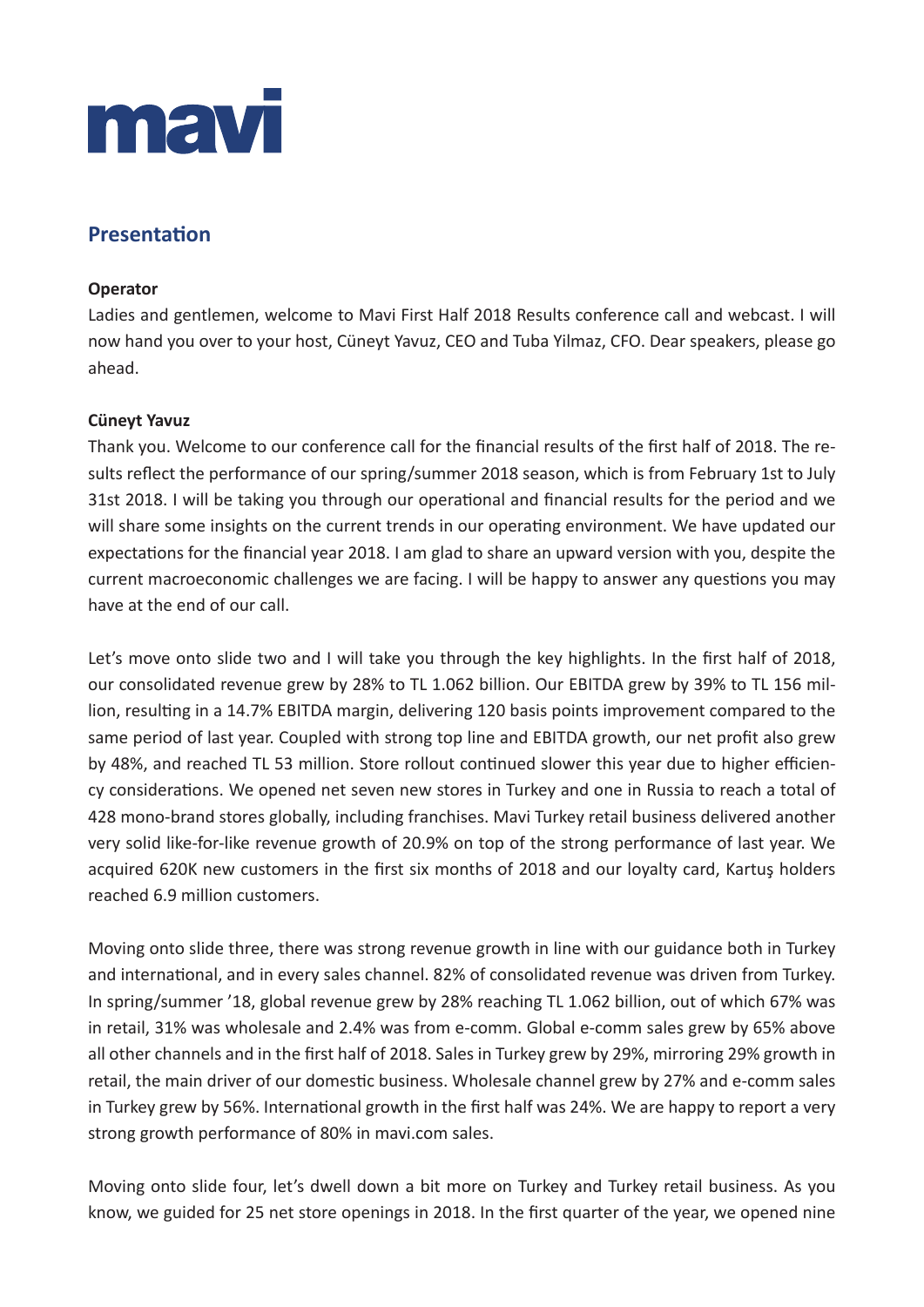

stores and closed two stores, resulting in seven net additions. Given the current economic trading environment, we will be revising our plans for store openings for the rest of the year, which I will elaborate at our guidance page.

As of end July, we have 294 own-operated stores with over 146,000 square metres of selling space in Turkey. New stores and the expansion of eight stores accounted for more than 7,000 square metres of additional selling space. We continue to open larger stores and our average store size has reached 497 square metres. As a result of selling space growth and our strong like-for-like growth, Turkey retail revenues grew by 29% to reach TL 679 million.

Now, let's take a closer look at our like-for-like performance on the following page. We continue to deliver very strong like-for-like growth with 20.9% in the first half of 2018. Of this like-for-like growth, 13.3% is driven by transaction growth and 6.7% by basket size growth. Mavi, today, is even a stronger leader in the apparel industry thanks to its healthy brand positioning and top-of-mind awareness. We are happy to note that consumer confidence has remained strong behind our Mavi business in the first half of 2018 and we continue to benefit from increases in traffic, new customer acquisition and conversion rates. We believe this is driven by Mavi's right product offering at the right price and, of course, our superior service and quality proposition, which is fuelling increased customer loyalty.

Now, let's take a closer look at our category-based performance and move onto page six. Both our denim and lifestyle categories are performing very strong. We have happy customers shopping across the whole range of products in our portfolio. Our denim category, including jeans, denim shirts, denim jackets, denim dresses has grown at 21% in the first half of 2018. Across the lifestyle category, we again delivered very strong results. The knits category, which consists of t-shirts and sweaters constitute 22% of sales and has grown 37% in the first half of 2018. Sales growth in shirts with 42%, jackets with 73% and accessories with 28% clearly indicate that the appeal and demand for Mavi is on a solid continued growth trajectory.

Let me move on to review our margin performance on slide seven. As you know, we have been guiding for improving margins going forward through scientific volume planning and dynamic markdown management, improving rent/sales ratios and operational productivity rising from economies of scale, especially supported by our like-for-like retail performance. As we started the year, there have been major external economic developments in our trading environment that were not included in our initial budget planning. Nevertheless, Mavi team has been agile and very responsible to deliver the promised margin improvements above its targets in the first half of the year. Our gross profit grew by 33% delivering 180 basis points improvement against the same period last year. It is important to note that the impact of the Turkish lira depreciation on the cost of goods were limited in this period. Our EBITDA grew by 39% and net income grew by 48% in the first half of 2018. Our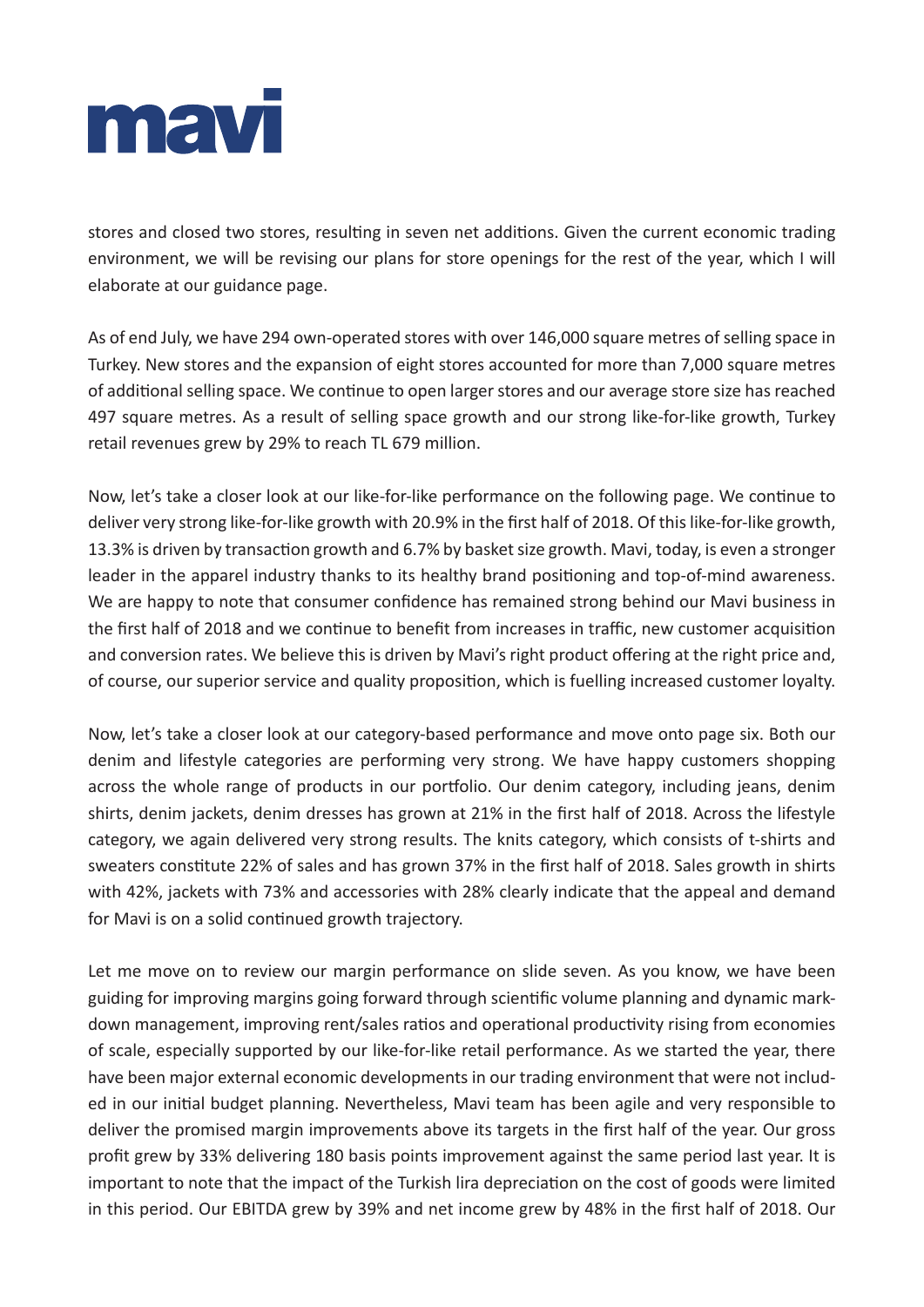

EBITDA margin improved 120 basis points and reached 14.7%.

Now, I would like to move on to page eight to take you through our working capital progress. We continue to see the results of our multifunctional planning efforts as we improve our open-to-buy supply planning, become more efficient in inventory management and increase our sell-through performance. Our working capital, as of the first half stands at 4.3% of last 12-month sales. We have generated TL 138 million operating cash flow, and our cash conversion stands at 89%.

Let's now move onto the next slide. We spent TL 33.6 million on capital expenditure this season, most of which was related to new store openings and store expansions. CapEx/sales ratio is now at 3.2%. We continue to guide for below 5% CapEx/sales ratio.

A few comments on our debt mix. With strong cash generation, our net debt level has stayed flat at TL 114 million as of the end of July 2018, and our leverage multiple is lower at 0.4 times of last 12 months EBITDA. In terms of currency composition of our debt, the majority of our hard currency credit on our consolidated balance sheet, which is 28% of total debt is related to Mavi U.S., Mavi Canada , Mavi Europe and Mavi Russia, and are covered by their own sales in their local currencies, resulting in no currency risk. The only portion of our total debt that is exposed to currency risk and is subject to foreign exchange gain/loss is the Exim credits we use for export financing that have favourable interest rates. 49% of our total debt is in Turkish liras.

On slide 10, I would like to elaborate a few minutes on our rent management in Turkey retail stores. As you know, around 60% of our rent contracts are denominated in hard currency, either euros or U.S. dollars. Given the current environment, with ever-moving currency rates, we continuously negotiate the contracts with the landlords in order to maintain and continue to improve our rent/sales ratios at each store level. As you see from the chart, in the last few years including 2018, we have been able to contain and even improve our rent ratios, despite major increases in foreign exchange rate. I am happy to report that as of year-to-date September, Mavi is able to keep rent ratios stable. Going forward, we have decided not to enter any hard currency contracts and we are planning our investments accordingly.

Moving onto the next slide, I am happy to give you some good news regarding our full year expectations. Given the outperformance of the business in the first half of the year and including the macroeconomic developments, we have revised our full year expectations. We are now expecting 30% top line growth versus 25%. This includes our better like-for-like growth projection, which is revised to 20%, versus prior stated 16%. Our traffic and conversion rates are tracking very positively, including year-to-date quarter three. We believe Mavi is well positioned to win in this challenging environment. We also expect higher contribution from international operations in the second half of the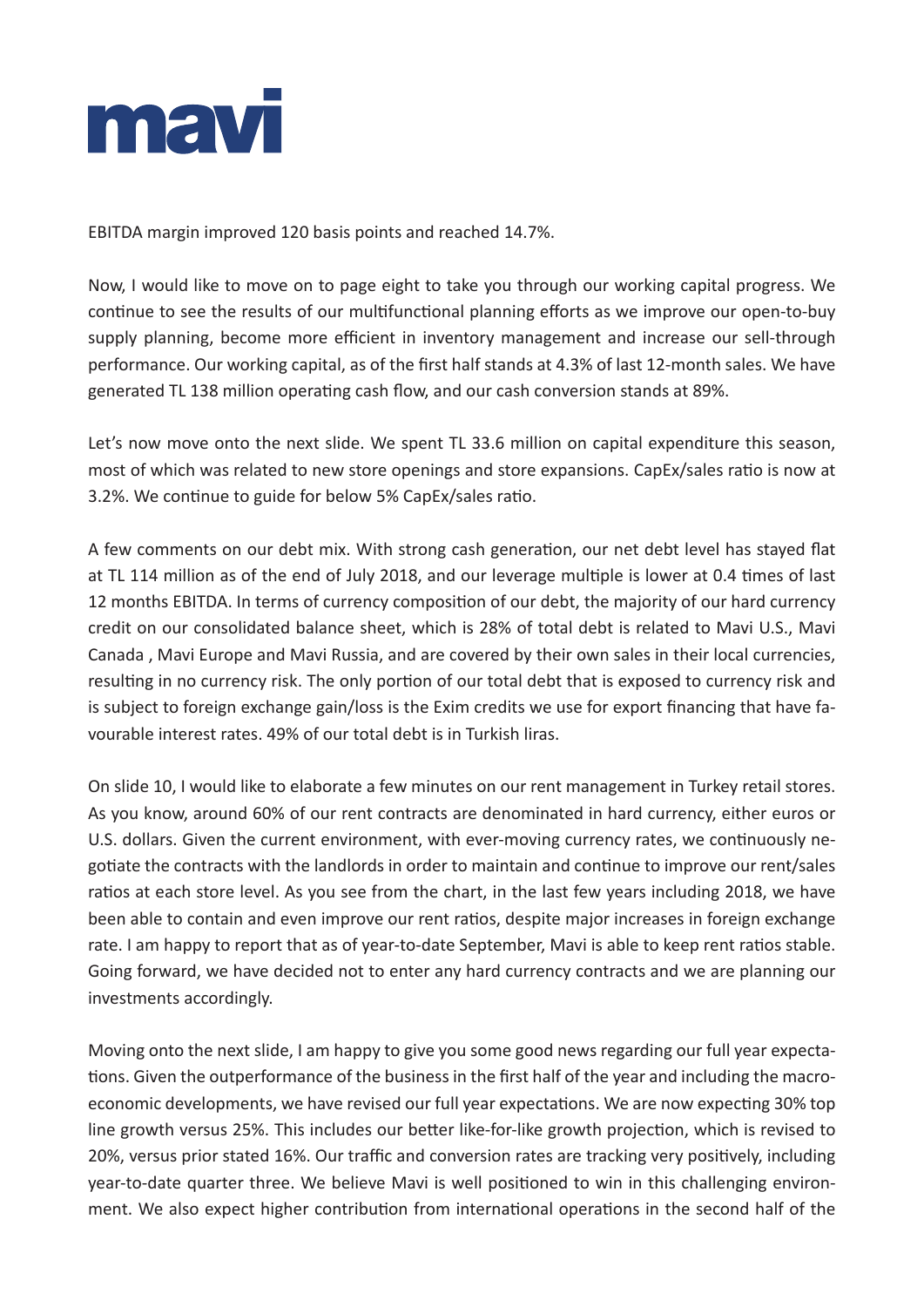

year given the new currency levels. We have revised our CapEx plans to open 20 of the planned 25 stores in 2018, considering both the cost of capital and on-going rent negotiations. We will also be expanding 15 of our stores in total. We are continuing to guide for an EBITDA margin target of above 14%. As you know, we are going through tough economic challenges, which require maximum level of attention and hard work from my management team. As of today, our hard work has been paying off and consumer demand for Mavi remains strong. We are delivering 26.4% like-for-like growth in Turkey retail operations in the first 40 days of quarter three 2018, which is strengthening our conviction to deliver our continued profitable growth plans.

At this point, I would like to thank you all for listening to my presentation and should you have any questions, I am more than happy to answer them. Thank you.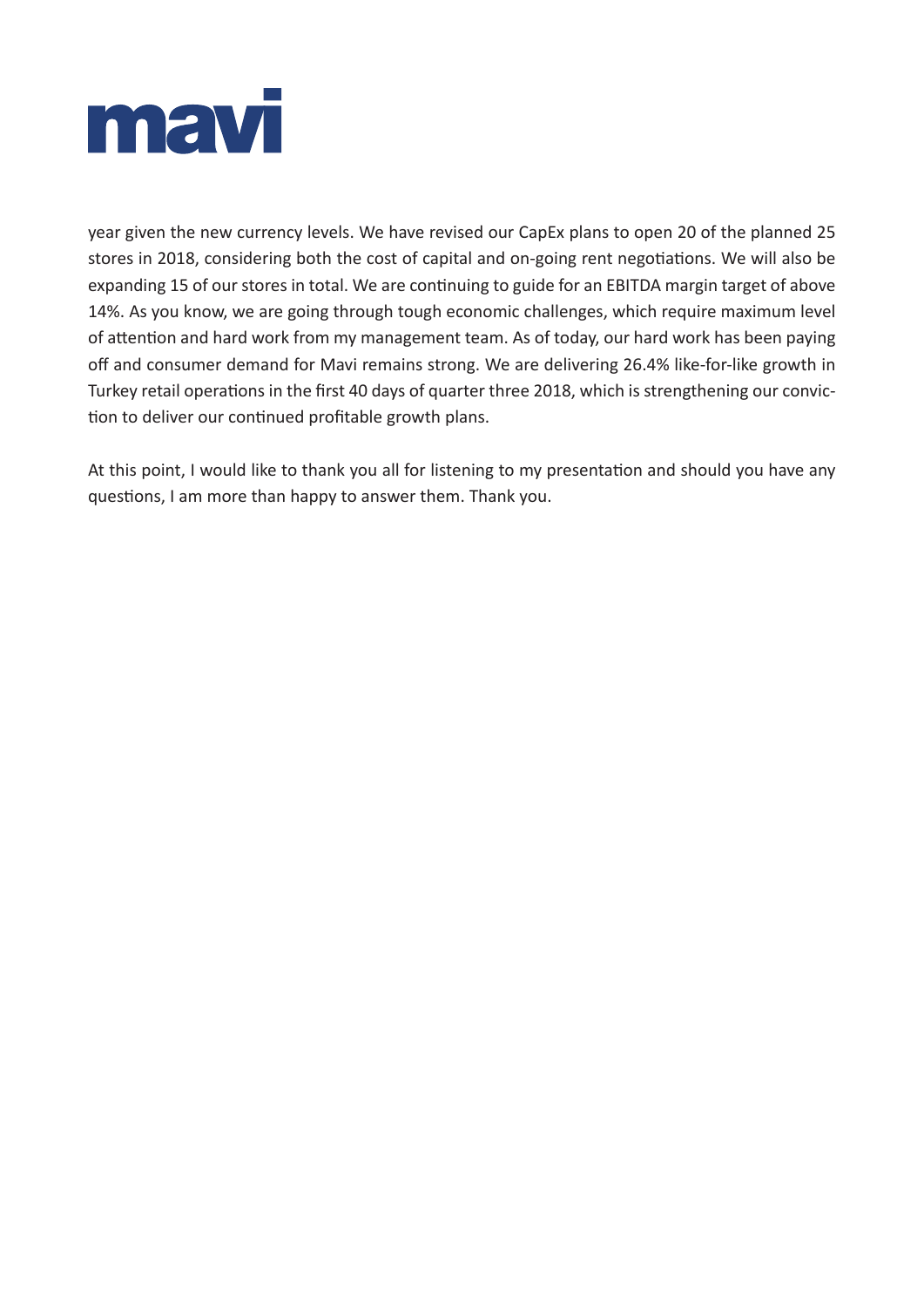

# **Question and Answer Session**

**Operator** [Operator instructions]

We have the first question from John Tomson, Moon Capital. Sir, please go ahead.

#### **John Tomson**

Can you elaborate on the reasons for the expansion of your gross margin, and what would be your guidance for gross margin in 2H? Thank you.

#### **Cüneyt Yavuz**

Thank you for the question. As you know, in the first half of the year, we started off with great pricing and great planning for our products and, therefore, we put behind us a very successful first semester.

Into the second half and we look at our margins, as you know, we are not guiding for gross margins, we are focused specifically on EBITDA margins, and we look forward to closing the year with above 14% margin, which means that from the point of view of product acquisition, selling price, markdowns, sell-through expectations and looking at the current trading environment, we look forward to gliding through a quite successful second half of the year. Thank you.

#### **Operator**

[Operator instructions]

[No further audio questions]

#### **Cüneyt Yavuz**

What I will do is I will read the questions that have been posted.

#### **Question :**

"What is the (latest) share of rent contracts in FX that are on fixed rates/hedged %2B would it be possible to share the average rate at which these are fixed/hedged?"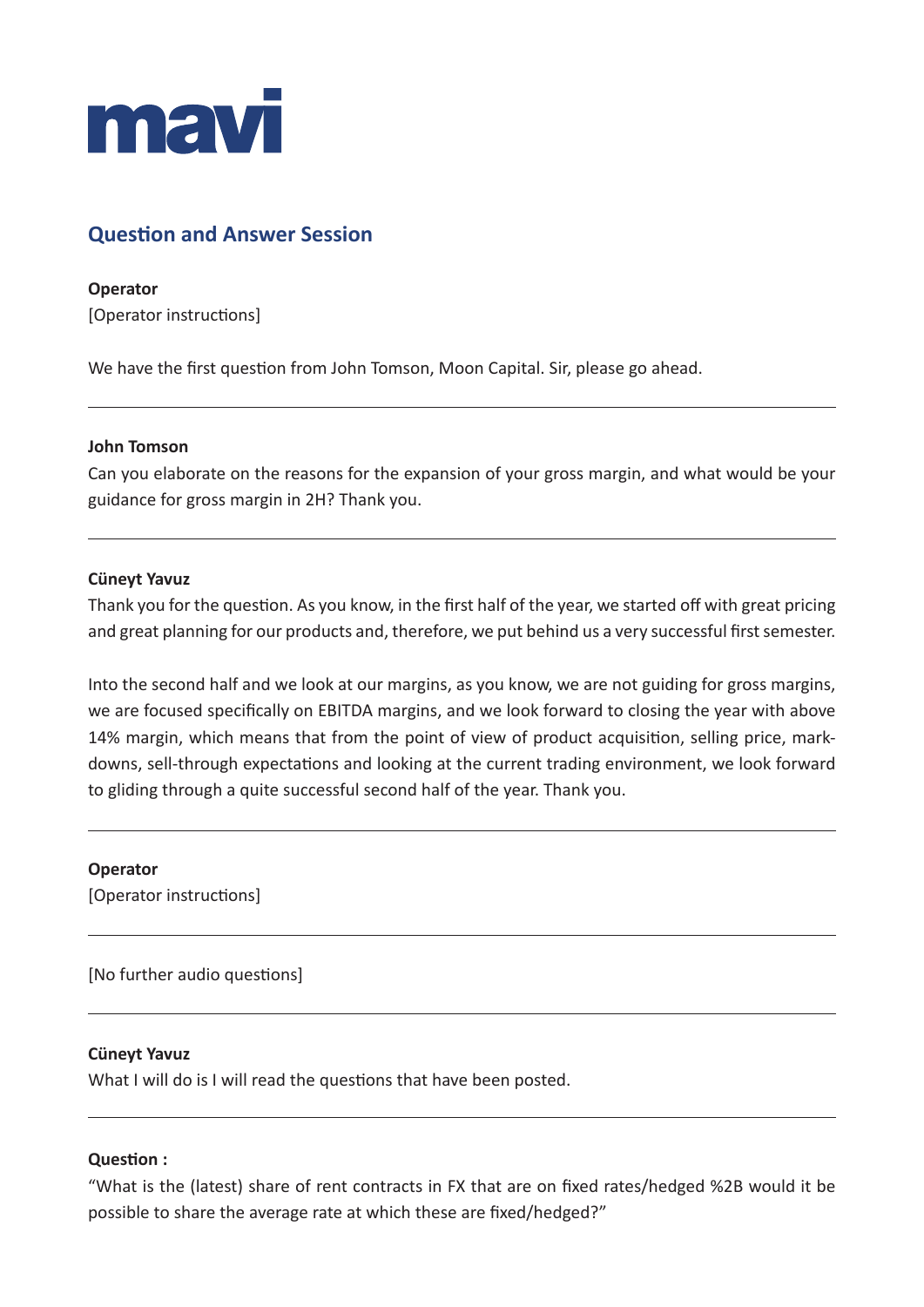

From the rent contracts perspective, this is a question that is coming from Asli from Goldman Sachs, thanks for the question Asli. The rent ratios, unfortunately, what we are doing is we are managing the rent ratios through our sales/rent ratio KPI perspective, and the contracts themselves are on a floating rate, meaning the process itself is negotiating. Some of them are short-term, some of them are long-term, some do give contracts for a month or two months, or others typically choose to do for a year at a certain fixed rate.

I think what is most important for everybody to understand is that if a store is growing nicely and performing and the rent we are paying is a fair share of the market value, and if the store contribution is at around 20-25%, then we are happy continue our business. But there are, of the 300 stores roughly we have, there is roughly around, I would say, 7-8% of them which are typically pursuing current market rates and hence we have to negotiate harder or keep a closer eye on them. Should they reach a certain red ratio, which is not delivering the profit expectations that we have, then we will choose to take measures, and we make it clear to the landlords accordingly.

I am happy to say that year-to-date as was presented by the chart that I put forth in the presentation, that in terms of rent ratios and moving forward, we are relatively confident and we look forward to maintaining our rent ratios despite the fluctuations that are taking place in the marketplace.

Again, I want to reiterate , individual rent contracts vary from one store to another, and also individual stores performance vary from one to another, therefore, it is not easy for me to come around and say, overall, we are fixing the rate at five to the dollar, seven to the euro etc, because each and every store is unique on itself and, therefore, we have to negotiate, although it is a bit of loss of time and takes a lot of our energy, we have a very capable real estate development team, and we have a very positive working and trading environment with our mall operators, with all the lines being open and channels of discussion being open, and they value our business. I am also thankful for the shopping mall operators and landlords, therefore, we have been able to contain and manage the rent ratios, as more or less what we thought would be a fair value of the market situation. That's my direction of the question.

## **Question:**

"To what extent is current pricing strategy sustainable? Once start selling inventory purchased post-depreciation would this not have to change? And what impact would this have on LFL growth? - Could you comment on price increases from suppliers driven by increasing costs as well as competition with other international brands for their capacity?"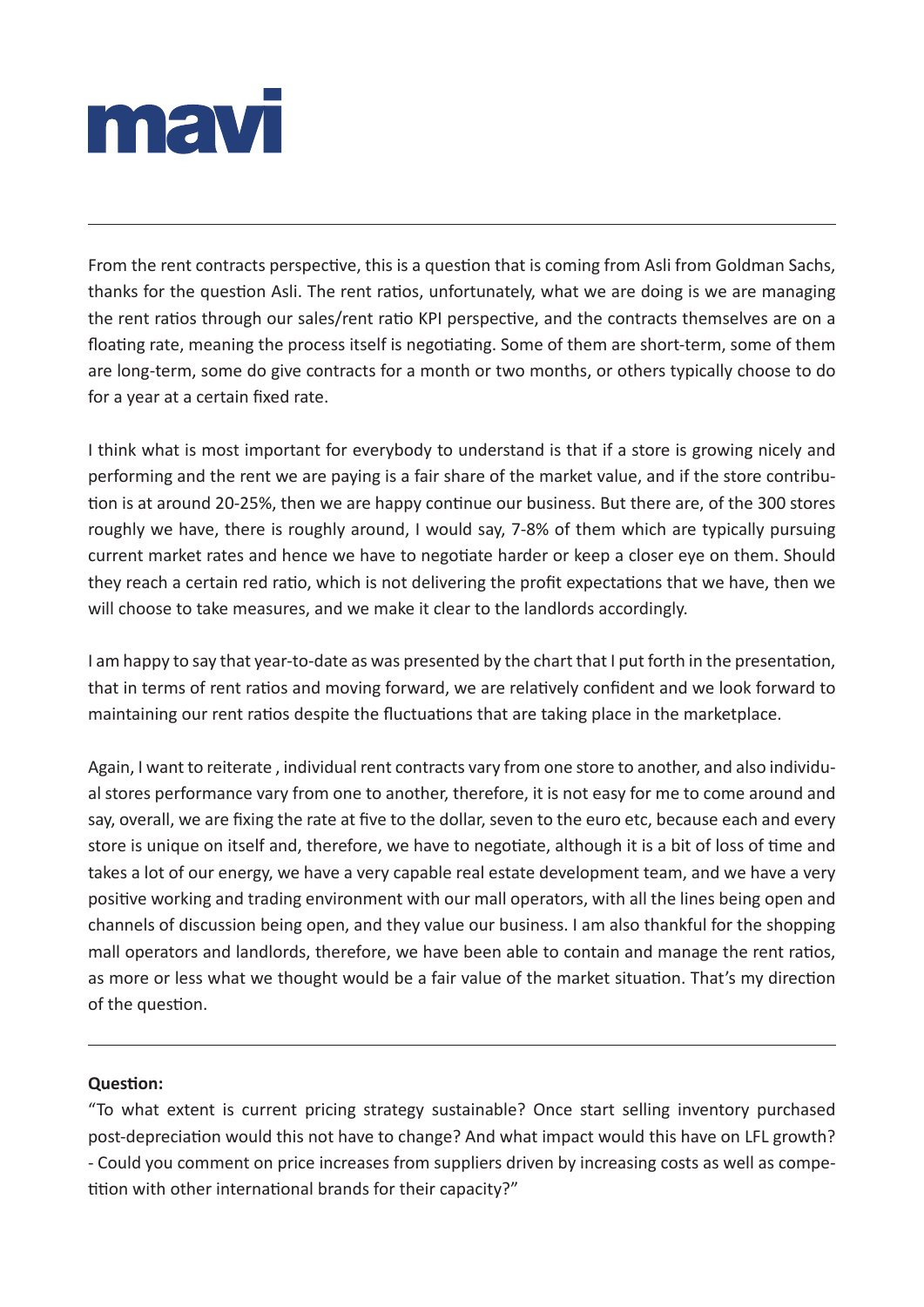

A very good question. Actually, one of the key challenges… I think in this kind of uncertain economic environment there are… first and foremost, one challenge is acquisition price of the product. We have been going through uncertain times, therefore it has been quite challenging to identify where the cost of goods sold would rise and where it would end up, and the second question is of course the supply question. Maybe it's not addressed here, but I will be more transparent about it, whether it's because these are also questions that have been passed on to our IR department. The other question is, "How is vendor base doing in terms of supplying our products?" So if you look at our working relationship with our suppliers, we're also in a positive standing in terms of keeping the relationship or putting in orders and getting the cost, and keep the business running. Clearly, moving onto Spring/Summer 2019, the cost base or acquisition base of prices will go up and, hence, we have already started budgeting for a new marketing environment. The benefit we have right now is the import-based brands, which are following global pricing strategies, are taking the prices much faster than we would be taking it and, hence, enabling us and giving us the breathing space to do catch-up, and feel and sense how the consumer sentiment and spending power is behaving.

Moving into next year, there will be a challenge… direction and pricing challenge, but it is too early for me to comment on that. In the first seven, eight months of the year I am very happy to report back that the team that we have, the fact that we are 80% made in Turkey, that we are doing good planning, that we have a lot of open to buys, we have good sell-through ratios, we have good supply chain systems installed, we will glide through this with a clear focus on working capital management and the right pricing. I think there is a Central Bank rate increase coming up tomorrow and there is a bit more time needed before we have a certain idea of where the dollar, euro, TL lands on. I think I will have more visibility in terms of what's to come in 2019 onwards when we are sharing with the quarter three results, as we near the end of the year, but you can all rest assured that we are already taking in, let's say, defensive rates and preparing for a tough 2019. The team here is really strongly embraced and looking forward to tackling and keeping the customers happy and keep the sales going.

At this point, we are prudent, but we are constructively optimistic about what is to come over the next six to nine months.

#### **Question:**

"Can we expect net debt to EBITDA ratio to rise above 0.4%?"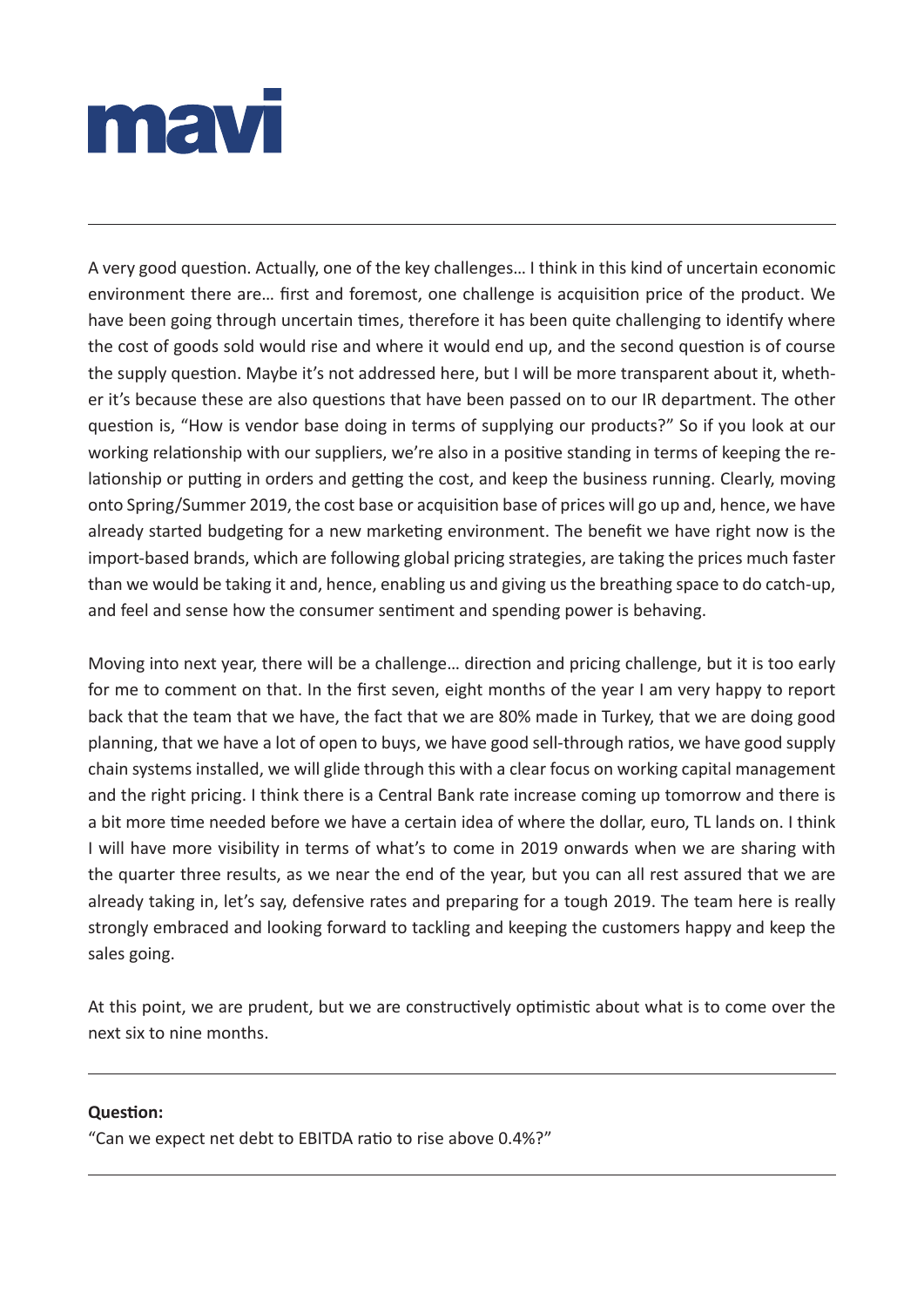

Good question. I mean, what we are guiding for, as you know, and we have in our new revised guidance, we haven't changed the net debt/EBITDA ratio.

You will recall that what we are guiding for is less than one. If you're asking… if this question is more about this year, our guidance is that it will remain one and my gut looking at numbers and business as usual, the ratio will remain at 0.4, but may go up closer to one, but it will definitely be less than one. In terms of our debt requirements, CapEx requirements, and product acquisition requirements, when we look at business rolling down the line until the end of the year, I see no reason why our debt situation would tremendously change.

#### **Question:**

"Have you seen any positive impact on your store traffic from increased tourism activity?"

I think the overall – and I am very happy to report back that the overall traffic is high. From our tourism activity it's a valid point, we have also benefited in the touristic areas, also from improved tourism situation vis-à-vis the prior years in the major touristic shopping malls in Istanbul, as well as in touristic seaside cities such as Izmir and Antalya in the coastal area. We have seen an increase in tourism and tourist shopping with Mavi. It's a part of our improvements; it's in the improved numbers for our business that we are reporting back.

#### **Question:**

"Could you give some colour on what drove the profits before tax on the international segment into negative territory?"

The loss arises mainly from Europe as we have been closing retail stores and there are costs relating to closures. In the European market, especially in Germany, we had a handful of stores which we are exiting. What we are doing is parallel to that we are putting more of our resources behind digitalisation of the European market. Therefore, in this first half there have been some hits coming from there. Also, the Russia business, as some of you will recall, I've been sharing on my road trips in conversation with you, is that the Russia business is in its investment period and at this point in time it's at breakeven or slightly below. Therefore, it is not also contributing as much as we would like it to be contributing to our business, but when we look down the line towards the second half of this year and next year, we are very optimistic about where the business will be driving. It's also a valid question, thank you for that.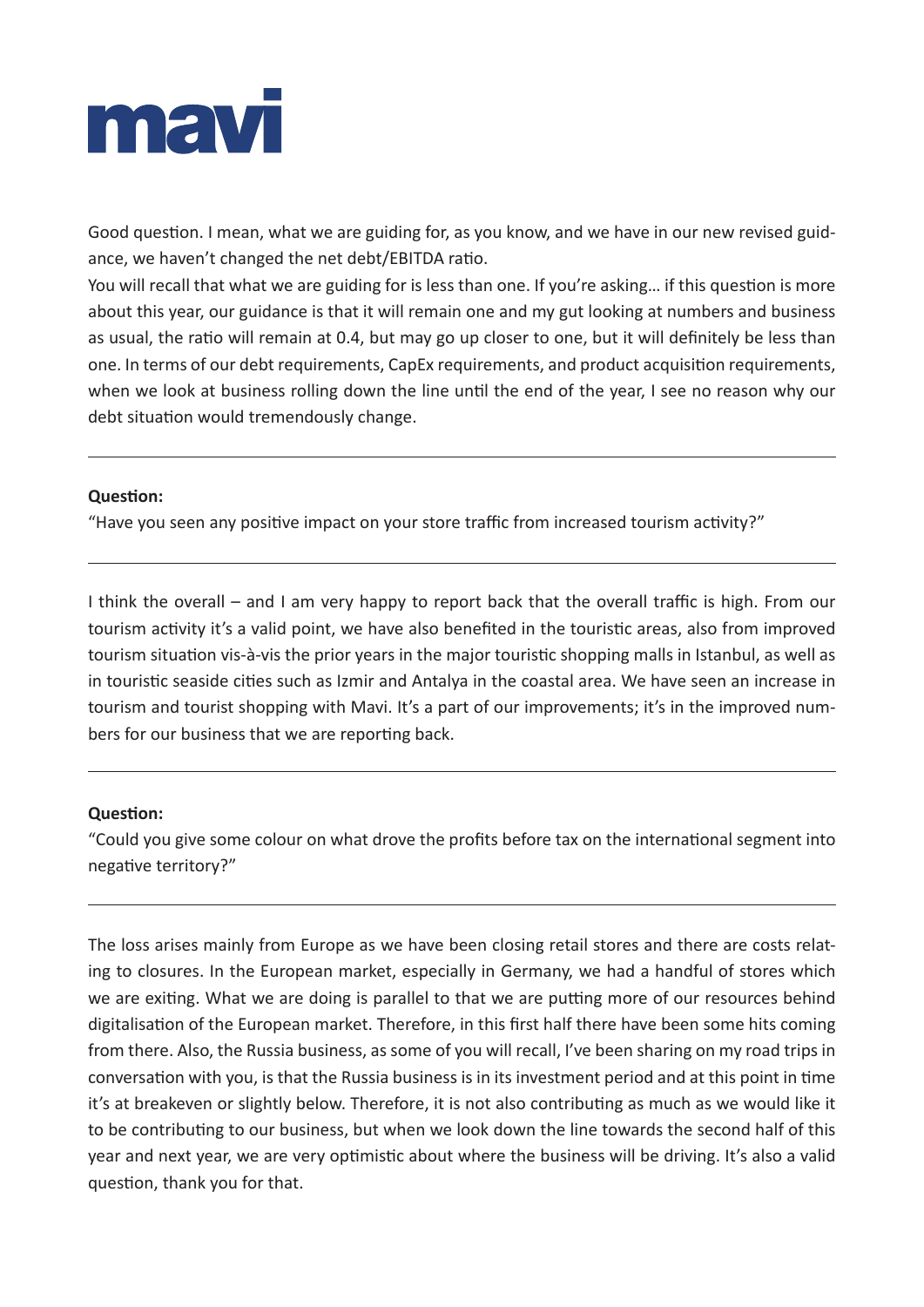

#### **Question:**

"What is your internal rate of inflation? Are you able to pass through this rate of customs via price increases?"

In a typical year if you look at it historically, Mavi's cost inflation overall would be around 60% of the headline inflation of Turkey on a per-unit base. This may be exceeded a few percentage points given the current currency exchange levels, as some of the raw materials are denominated in dollars. The good news is we feel we have enough room to pass this impact to pricing, as the competitive environment is getting more favourable with most of the international players typically reflecting euro/U.S. dollar prices on their products. Hence, as you have seen, we did keep out EBITDA margin guidance for 2018 unchanged.

#### **Question:**

"Should we assume that current inflation environment would help you to operate above 20% LfL sales growth?"

My answer directly is yes. As part of the volume growth and price growth, this time in a way forced us, willingly or unwillingly because of the pricing that will come through, to maintain a 20-plus percent like-for-like when we look further out into 2019 onwards.

#### **Question:**

"You generally target 50bps margin expansion every year. Are you still confident on this target for the coming years?"

I am. You will recall that the 50 bps was a direction of working mantra that I shared with you. What I have been sharing is that when we went to IPO we were more like a 12, 13% EBITDA company and our ambition over the next three or four years would be to take this company to 15, 16, 17% EBITDA margins. I am happy to report back that we have kept to our promises based on sell-through rates, markdown management, inventory management, good pricing and like-for-like growth, and operating cost management. Directionally speaking, as a company we maintain our EBITDA margin growth or total margin growth for the coming three years. Therefore, yes, the short answer is yes, we remain optimistic about margin improvements, even looking out into the next year.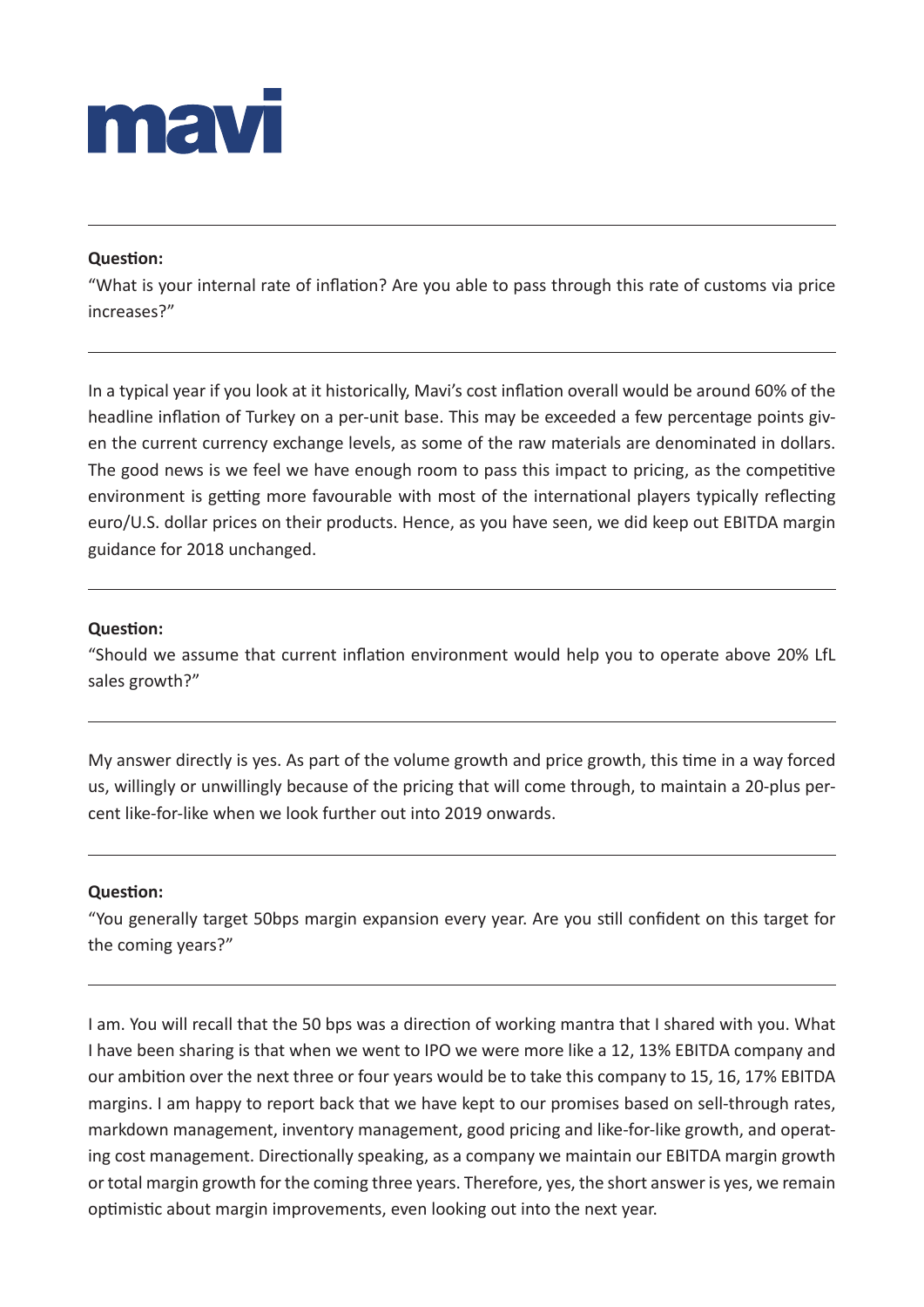

#### **Question:**

"Could you share the latest markdown levels and sell-through rates?"

As I've shared, I mean if you look at… just to make a point also, we are very happy in terms of our inventory levels and how fresh they are. We closed the first half with, from our perspective, record sell-through rates. The number is around 92%, where we are still depleting it through markdowns in our outlets. This season, Fall/Winter, we are really fresh. And in terms of markdowns, vis-à-vis Spring/Summer '17, our markdown spend was around 21.7, and right now we have roughly spent 18% in markdowns, so we have also made progress as part of this markdown, so both in terms of sell-through rates, markdowns, we are making benefits. We will continue to be managing these KPIs closely and some of this hopefully we will use against the competition and negative macro environment to defend our brand, and some of it, as the previous question alluded to, it will continue to benefit our bottom line.

#### **Question:**

"Any particular reason for the 55% y/y increase in Turkey wholesale revenue, what should we expect for the full year?"

You should always evaluate the wholesale revenue improvements biannually. Please don't forget that we are running on two seasons from a wholesale perspective predominantly. It is Spring/Summer and Fall/Winter. Wholesale customers are buying for the season in the first quarter and then replenishing throughout the second. There could always be a transition between quarters and to a certain extent, for those of you who might be digging into the numbers deeper, it also holds true for a bit of our international wholesale business too. I just want to add that on.

#### **Question:**

"Would you re-evaluate store opening plans going forward to reflect fewer than 25 store openings per annum in Turkey with a shift towards online versus brick and mortar?"

Generally speaking, I just want to make it really clear that if we wanted to open up 25 stores moving forward for the coming years, we can open up 25 stores. The critical point in time right now is as the cost of capital is increasing, we have to be very diligent and we have, as a company, as one would